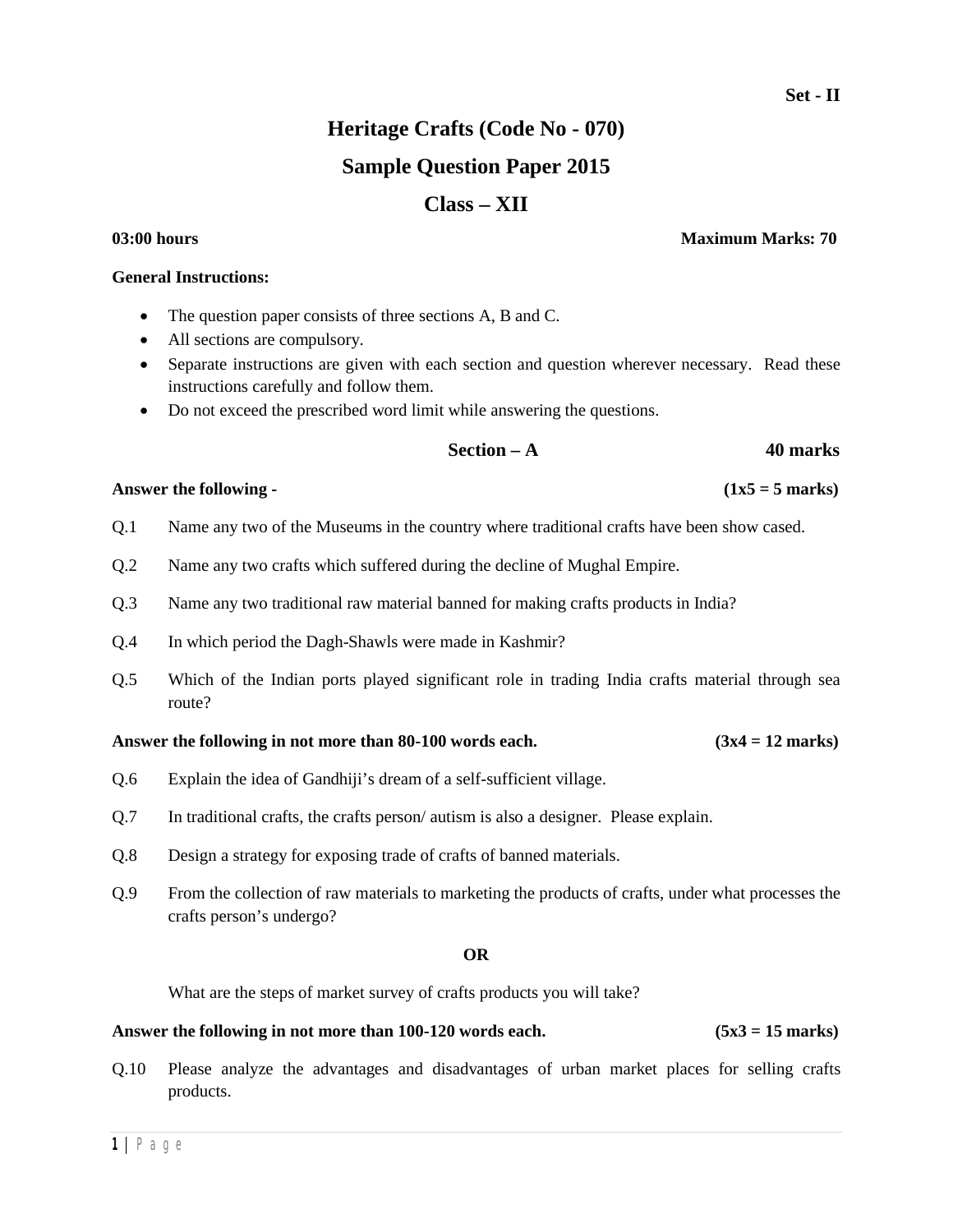- Q.11 What kind of design inputs are required for development of crafts?
- Q.12 Why all round development is essential for growth and self-sufficiency of crafts person?

#### **OR**

What are the new trends in handicrafts development and marketing?

#### **Answer the following in not more than 150-200 words. (8x1 = 8 marks)**

Q.13 Write your views in arts and crafts and analyze the divide between two giving your justifications.

#### **OR**

How does promotion or decline of tourism affect sale of crafts?

**Section – B 20 marks**

#### **Describe each of the following in not more than 300 words.**  $(10x2 = 20 \text{ marks})$

Q.14 While documenting the craft traditions do you think costing (of product) plays major role in this competitive world. While studying the market what were your observations based on which you can write down what measures you will follow to uplift the sale and why?

### **OR**

How has introduction of plastic and industrialism cause the break downing traditional crafts? What are the measures you will take to stop it and uplift our traditional craft?

Q.15 Make a list of at least 10 different lipes of buildings in town/city, locality near your house. Write the importance of each, their use, periods/ year they are made etc. Imagine if you were the architect of one of the buildings what changes would you like to make and why? Explain with sketches.

#### **OR**

In your town, city, locality one Heritage building which you documented write its significance, development, material used and function of the building. Attach few photos and sketches. What measure you will suggest to protect and beautify this monument?

### **Section – C 10 marks**

### **Describe each of the following in not more than 100 words.**  $(10x1 = 10 \text{ marks})$

Q.16 What effect does transformation of a craft in new way; have on the craft and crafts persons and their skill. Were they eager to adapt? What are the difficulties / challenges you faced?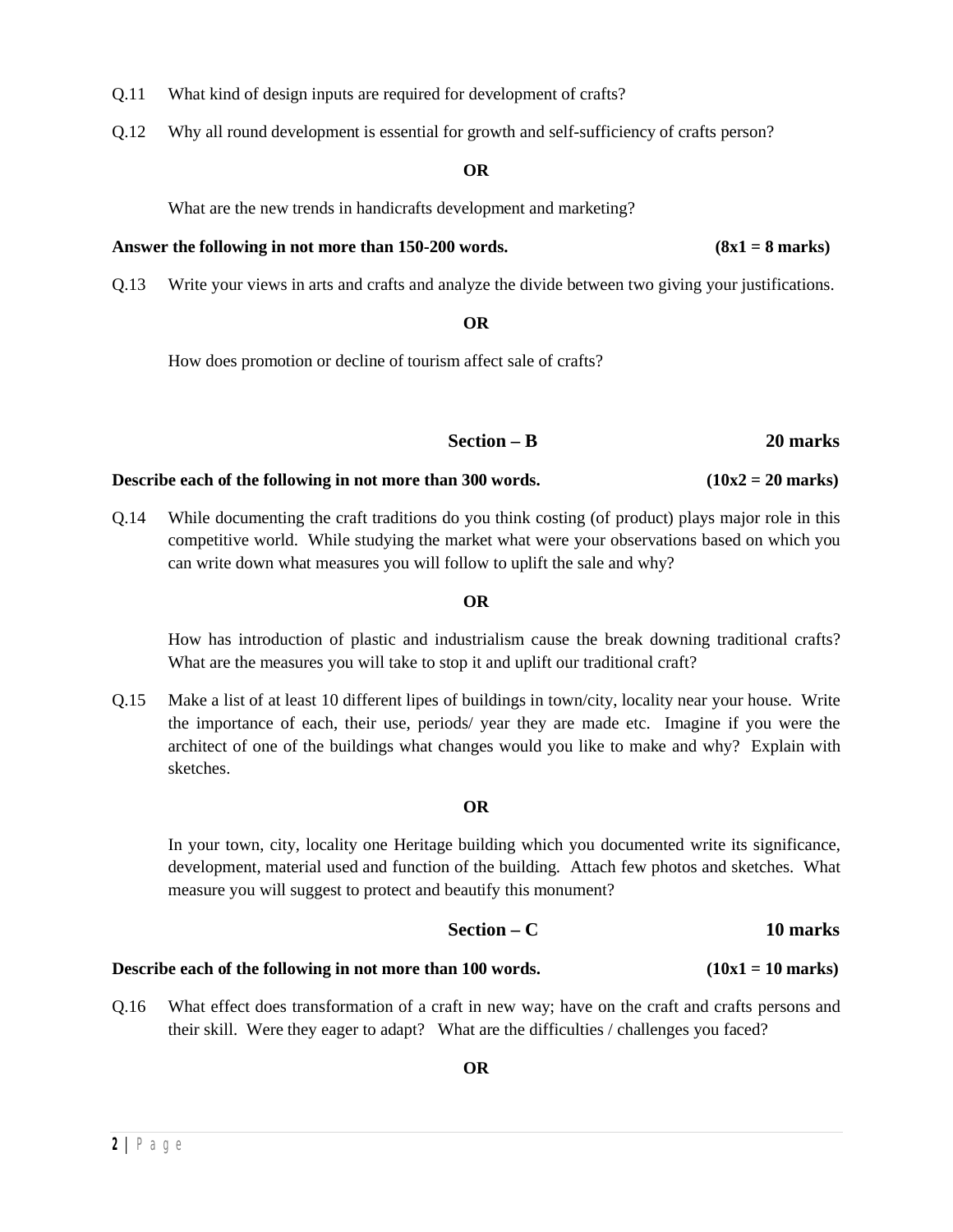Child Labour and women play main role in creating crafts. What measures you think will introduce to uplift their status and conditions?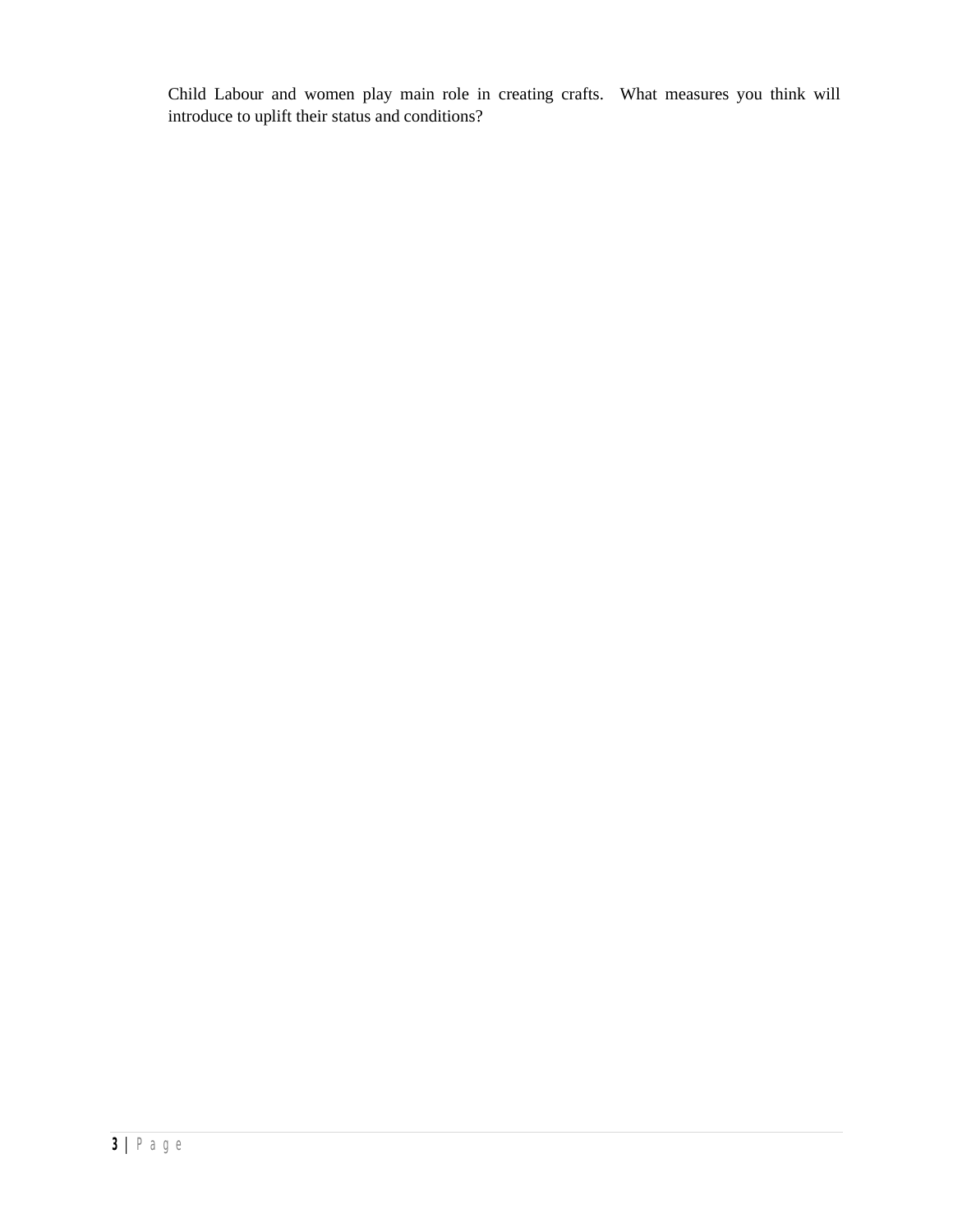# **Heritage Crafts (Code No - 070) Marking Scheme - 2015 Class – XII**

**03:00 hours Maximum Marks: 70**

|                                                           | $Section - A$                               |                            | 40 marks                  |
|-----------------------------------------------------------|---------------------------------------------|----------------------------|---------------------------|
| Choose the correct option in the following -              |                                             |                            | $(1x5 = 5 \text{ marks})$ |
| Ans.1                                                     | a. Indian Handicrafts and Handlooms Museum, |                            |                           |
|                                                           | b. Salar Jung Museum, Hyderabad             |                            |                           |
| Ans. $2$                                                  | a. Meenakari                                |                            |                           |
|                                                           | b. Miniature Paining                        |                            |                           |
| Ans.3                                                     | a. Ivory                                    |                            |                           |
|                                                           | b. Pashmina Wool                            |                            |                           |
|                                                           | Ans.4 Dogra Period                          |                            |                           |
| Ans.5                                                     | a. Coromandel                               |                            |                           |
|                                                           | b. Bombay Harbor                            |                            |                           |
|                                                           | c. Surat                                    |                            |                           |
|                                                           | d. Kolkata                                  |                            |                           |
| Answer the following in not more than 80-100 words each.  |                                             | $(3x4 = 12 \text{ marks})$ |                           |
|                                                           |                                             |                            |                           |
| Answer the following in not more than 100-120 words each. |                                             | $(5x3 = 15 \text{ marks})$ |                           |
| Ans.10 Textbook page 127                                  |                                             |                            |                           |
| Ans.11 Textbook page 134-136                              |                                             |                            |                           |
|                                                           | Ans.12 Textbook page 116                    |                            |                           |
| <b>OR</b>                                                 |                                             |                            |                           |
|                                                           | Textbook page 113                           |                            |                           |